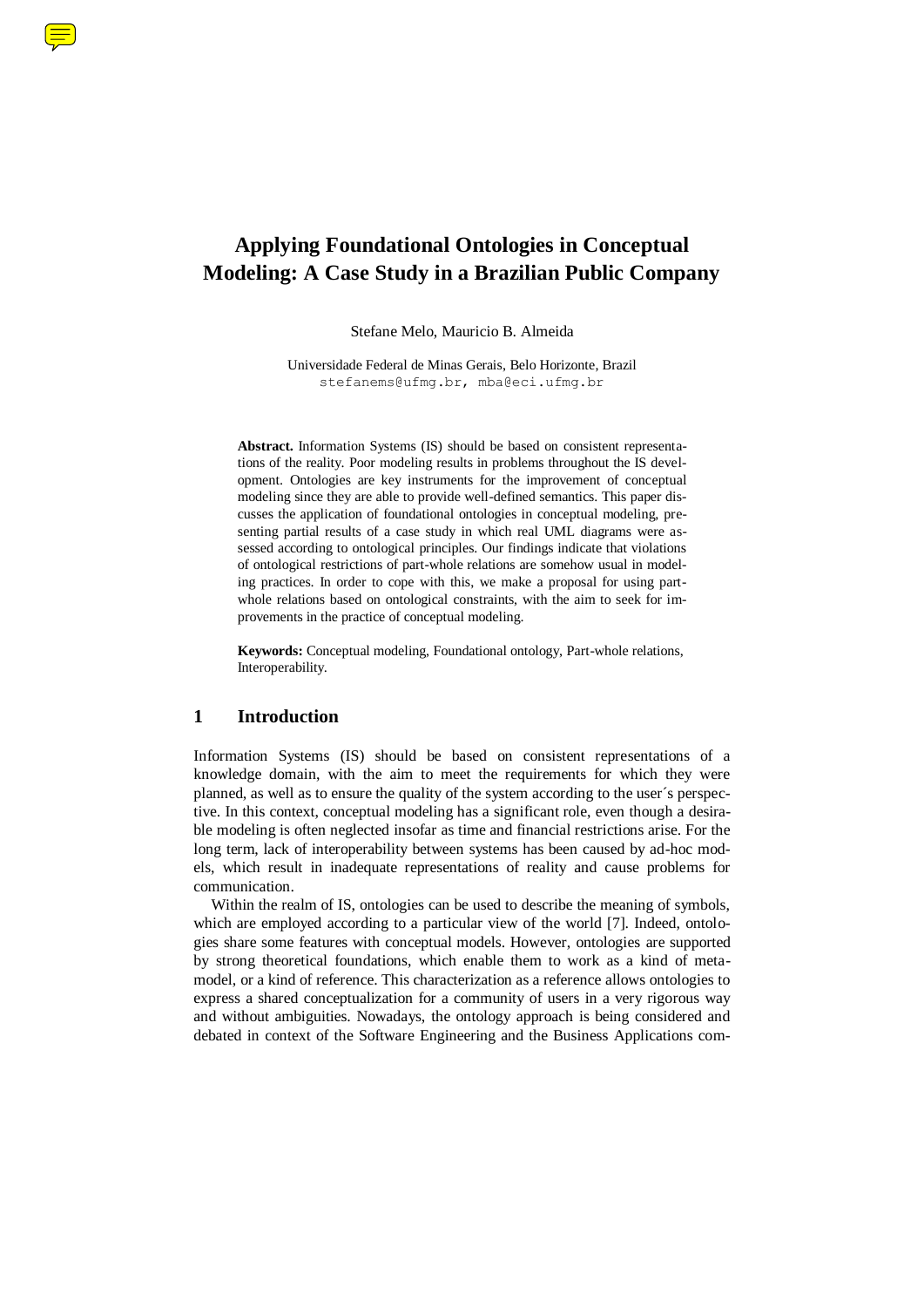munities, mainly for its proximity to the (conceptual and business) modeling fields, to the UML language and the fields of software component re-use and integration.

This paper describes research carried out in the scope of an on-going project within a Brazilian public company, which involves modeling and development of a largescale IS. We present a case-study that describes the partial results of the application of a foundational ontology to activities of conceptual modeling. Throughout our research, we have evaluated the matching between conceptual models developed in the company and ontological standards. We have found so far that certain semantic relations between entities of the models, which has been established by system analysts involved in the project, do not meet ontological criteria.

## **2 Theoretical Background**

In this section, we provide an overview of the important concepts that represent a required background to understand our research.

#### **2.1 Ontology for Information Systems**

Ontologies are an interdisciplinary matter, since it is subject of study in several research fields [1]. In the scope of computer science, ontologies can be used as software engineering artifacts applied to several contexts. For example, they can be used for the IS modeling, as a kind of meta-model and the applied in knowledge representation [6].

Ontologies has been applied in modeling insofar as they can aid in the selection of the modeling grammar for domain representation, in the understanding of phenomena represented by diagrams and in the definition of the meaning of entities with the aim of reducing ambiguity [15]. Foundational ontologies have been used to seek of better level of quality in modeling [17].

Since the late 80s, it could be observed an increasing interest in the application of foundational ontologies for evaluation processes and reengineering of conceptual modeling languages. Examples of foundational ontologies are: the Basic Formal Ontology [16], the Descriptive Ontology for Linguisitics and Cognitive Engineering (DOLCE) [5], the General Formal Ontology (GFO) [10] and the Unified Foundational Ontology (UFO) [9] and the Enterprise Ontology [4].

#### **2.2 Foundational ontologies for conceptual modeling**

The pioneering research on ontologies applied to information systems is a result of extension of the theory of Bunge [20]. The Bunge approach resulted in a realistic philosophical ontology, which considers the possibility of objective human knowledge, which is based on scientific method [18]. Bunge-Wand-Weber ontology (BWW) is a proposal that provides a theoretical basis for evaluating modeling practices and capacity of representation languages. Wand and Weber [19][20] describing criteria, called ontological completeness and ontological transparency, made possible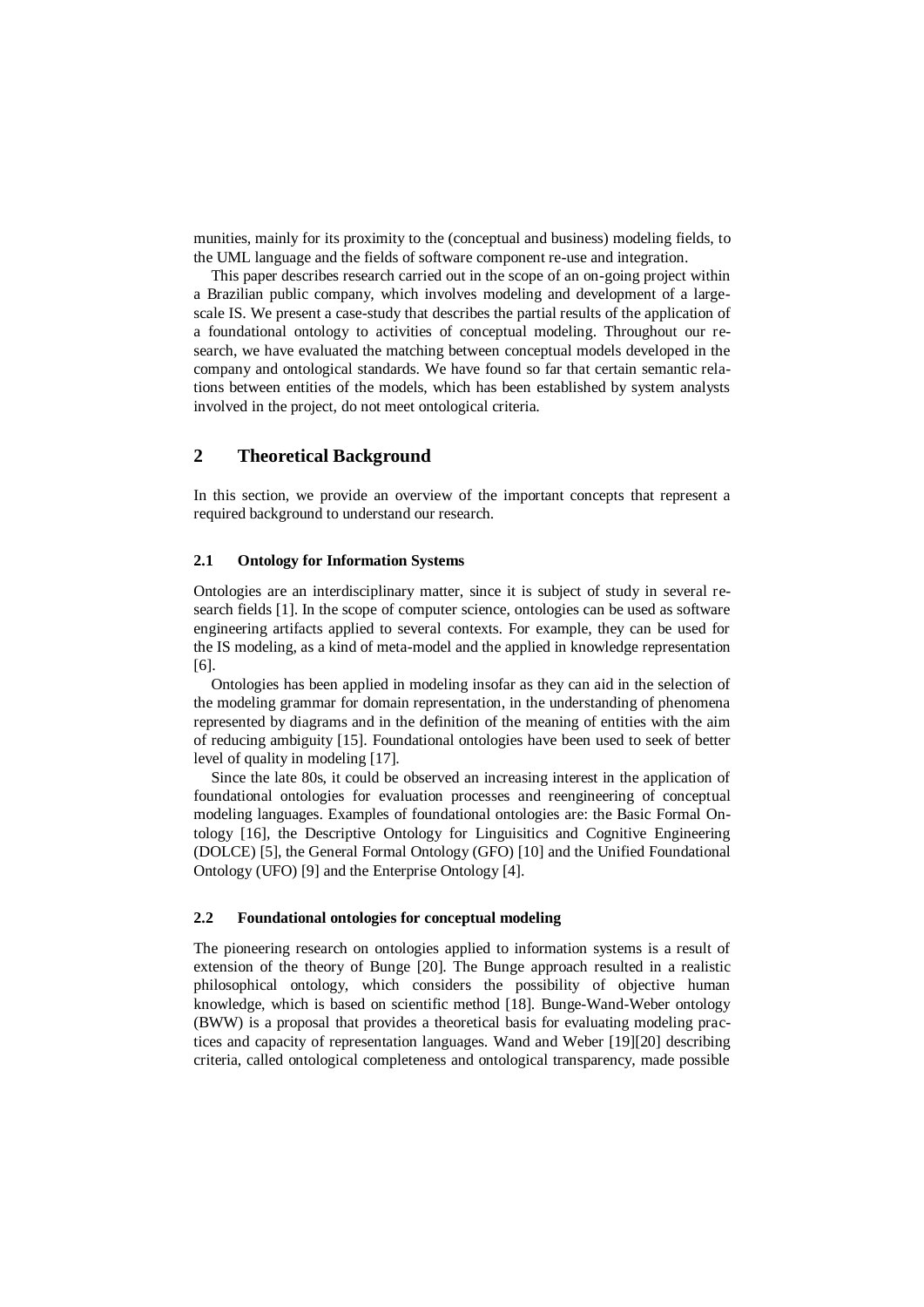the mapping between the constructs of a modeling language and ontological constructs defined by BWW.

One initiative that makes use of BWW is the Unified Foundational Ontology (UFO). UFO is a foundational ontology developed to support the activities of both conceptual and organizational modeling. UFO is the result of a merge of GFO [10], parts of DOLCE and principles of OntoClean methodology [8]. The UFO is composed by three levels, which reflect the world stratification: (i) UFO-A (endurants), an ontology of objects; (ii) UFO-B (perdurants), an ontology of events; (iii) UFO-C (social and intentional entities), an ontology of social entities including linguistic aspects [9]. In order to make possible the activity of conceptual modeling via UFO, it was proposed a conceptual modeling language that uses the ontological constraints of UFO-A as modeling primitives. Such language, which is named OntoUML, was specified above the UML 2.0 meta-model, namely, the Meta-Object Facility (MOF) [14]. The goal was to ensure the mapping between MOF and UFO-A structure [9].

#### **2.3 Part-whole relation as semantic relation**

In the context of conceptual modeling, a domain is represented by the identification of relevant concepts in that domain and by the relations among them. Research on semantic relations is extensive, but it is possible to identify some important semantic relations. One of the most important of them for purposes of conceptual modeling is the so-called part-whole relation [1], [3], [11], [12].

The standard language for modeling, known as Unified Modeling Language (UML) [14], one of the most widely used notations for the development and modeling of IS, encompasses the following semantic relations [2]: generalization/specialization, association, aggregation, composition. To develop conceptual models is important to treat the relation as the base of the domain being represented. In this paper, we focused on the application of part-whole relations in conceptual modeling of IS.

The part-whole relations in the scope of UML are specified in aggregation or composition relations [14]. In first case, an aggregation is represented by a whole and a part where the existence of these elements separately makes sense. In second case, a composition is represented by the relation between a whole and a part where the existence of these elements does not make sense when separated as a strong form of aggregation.

In the context of relations that compose UFO defined by [9], we highlight the meronymic relations, referring to the part-whole relations. In particular, there are two meta-properties associated to this relation: is-essential (isEssential) and is-inseparable (isInseparable). The first implies that only the whole is existentially dependent of part, and the second implies that the part and the whole do not exist separately. These two concepts refer to the concepts of aggregation and composition in UML, which also addresses the coexistence between parts and wholes.

According to [9], UML defines only two types of part-whole relations, the aggregation and composition. That's because the UML metamodel considers only single general definition for objects, being indifferent to the ontological distinctions between entity types. In order to cover this gap, the UFO considers four types of part-whole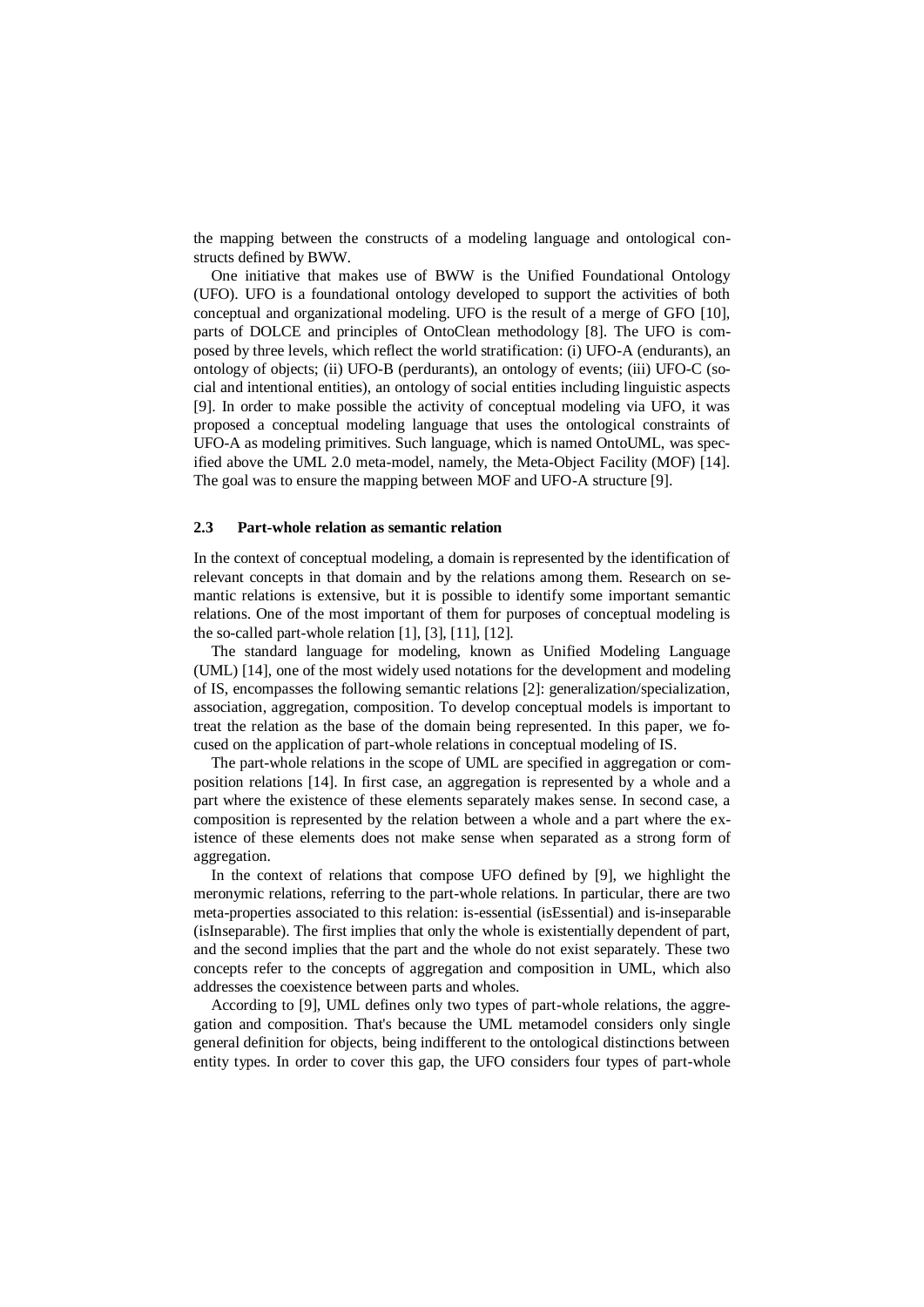relation, based on types of entities that compose the meronimyc relations, called: subQuantityOf, subCollectionOf, memberOf and componentOf (Fig. 1).



**Fig. 1.** Types of part-whole relations in UFO [9].

The Fig. 2 illustrates the types of individuals addressed in the four part-whole relations in UFO: Collective, Quantities and Functional Complexes.



**Fig. 2.** Types of entity in part-whole relations [9].

1. Quantities: Always refer to the amount of matter. For example, water, sugar, wine, etc. The subQuantity of matter always refers to the same type of matter. Any subQuantity of water remains water (Fig. 3).



**Fig. 3.** Part-Whole relation among quantities - subQuantityOf [9].

2. Collectives: They may have parts which are not of the same type, such as tree and forest. In this case, a whole it is not infinitely divisible, i.e., a forest is not can be composed by only of a tree, but a set of trees. This element can be represented in the memberOf relation, when dealing with the relation between singular and plural entities or subCollectionOf, when dealing with the relation between plural entities. The Fig. 4 and Fig. 5 represents these two types of relationships mentioned.

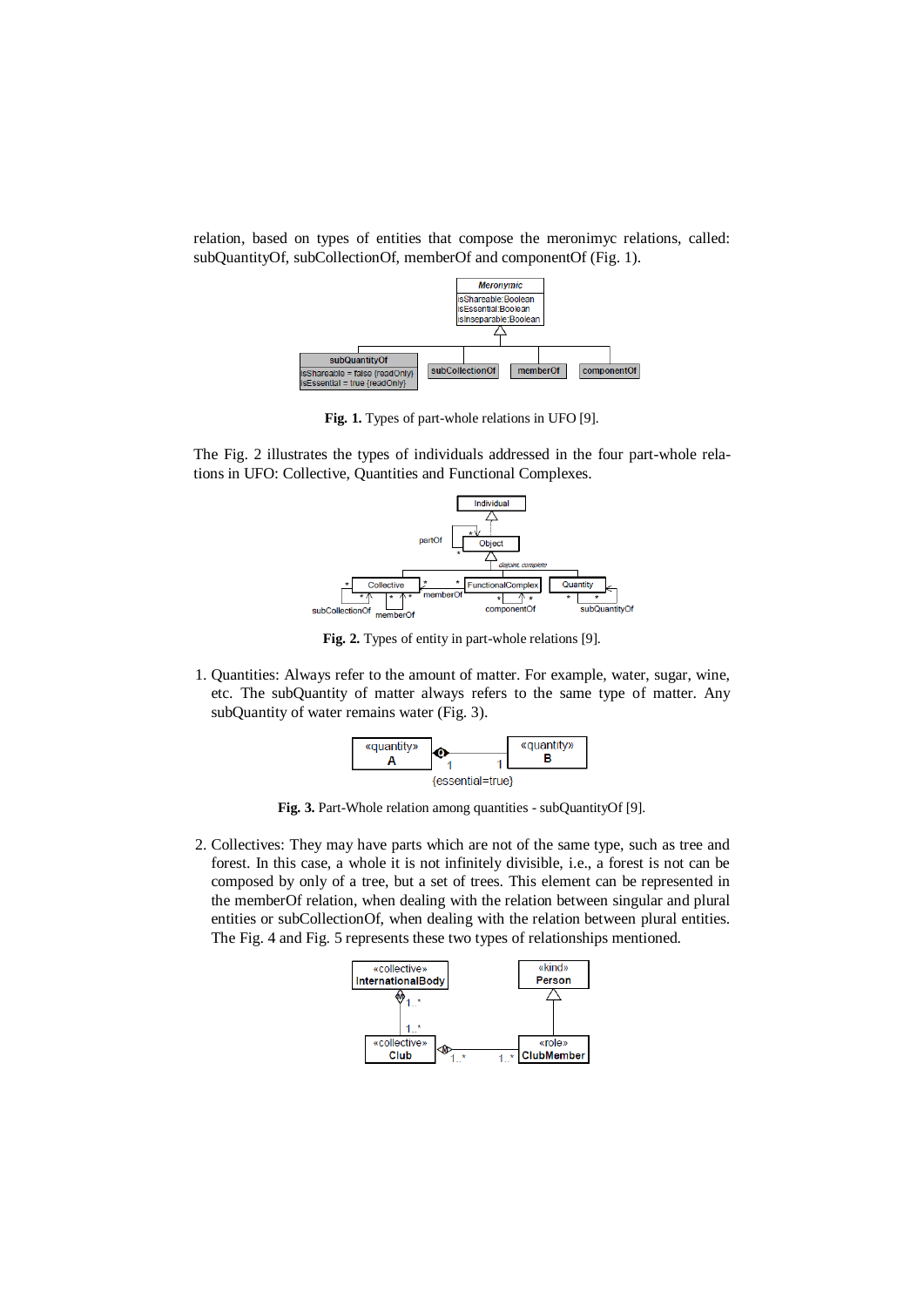**Fig. 4.** Example of memberOf relation [9].



**Fig. 5.** Example of SubCollection relation [9].

3. Functional complexes: Differently of the collectives, in the functional complexes each element may have a specific role. For example, among a fleet of ships may exist defense ships, storage ships. The complexes are composed of parts that play multiple roles in the context of a whole. The parts of a complex have in common that they have a functional link with the whole complex. In other words, all parts contribute to the functionality (or behavior) of the whole (Fig. 6).



**Fig. 6.** Example of componentOf relation between complexes [9].

The classification of entities through the types defined by [9] represents a step forward in the understanding domains even before its representation in a diagram.

## **3 Case Study**

The case study described in this paper focuses on real activity of conceptual modeling through UML, in the scope of a IS development project in a large Brazilian public company. This project is oriented to business process management and contains many business processes related to public management in their scope. It is in this context that our research has been performed.

The study consists of steps that compose the evaluation of domain models and a proposal for improvement for the conceptual modeling based on Unified Foundational Ontology (UFO). Our ongoing research is nowadays in the stage of testing a proposed methodology for the evaluation of semantic relations. We present here this proposed methodology and the partial results.

#### **3.1 Methodology**

The first stage of the research corresponds to the evaluation of domain models made during the development of the project. Then a proposal for improvement to the modeling was carried out according to our findings.

The methodology used for evaluation consists of the following steps: i) Examination of domain models; ii) Selection of models to be evaluated; iii) Mapping the UML models to OntoUML; iv) Verification of the models adherence to the ontological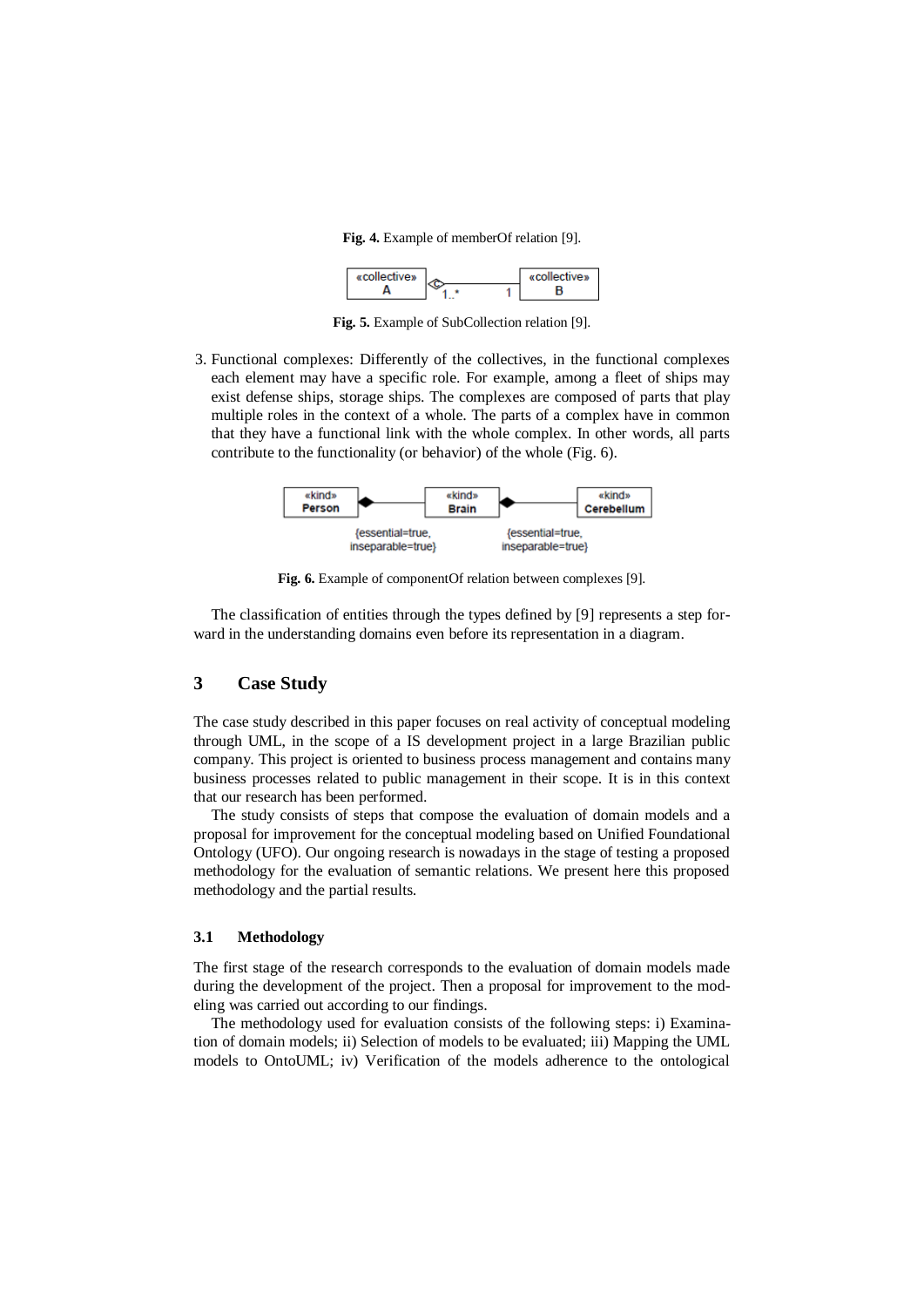pattern of UFO through the  $OLED<sup>1</sup>$  tool v) Proposal of correction of models through the ontological criteria and retest in OLED until the elimination of errors.

In order to perform the verification of domain models in OLED, we needed a mapping of the original models in UML to OntoUML syntax. This corresponds to the classification of concepts and relations through the definitions documented in the project specification requirements and the types of elements contained in the UFO. Then, the mapped models were submitted to verification in OLED. In the cases in which the OLED tool accused modeling errors during the tests, the model was then rebuilt according to the requirements, experts working on the project and UFO's specification. The model was tested and rebuilt again and again until the tool no longer points out modeling errors. From preliminaries results obtained, it was possible to note that some relations have not been well defined by business analysts involved in the project, mainly our focus, that is, the part-whole relations. In order to solve this particular situation, it was proposed a checklist table to support analysts in defining the elements of the domain under modeling. This checklist defined mandatory criteria to be observed, which are based on types of entities and relations about part-whole relations specified in UFO.

The criteria presented in the Table 1 identify and classify the elements analyzed in the domain, as well as the part-whole relations present in the model. In order to do this, we compare each element of the domain to the list of criteria. At the end of the modeling activity, more consistent mappings were defined among concepts and relations.

| Criteria       | Sub-criteria    | Description of criteria/sub-criteria                      |
|----------------|-----------------|-----------------------------------------------------------|
| C1             |                 | Quantity always relates to amount of matter and sub       |
|                |                 | quantity (part) is the same kind of matter of the quanti- |
|                |                 | ty (whole). If a term defined for the domain represent-   |
|                |                 | ing a quantity or a sub quantity, probably exists a part- |
|                |                 | whole relation.                                           |
| C2             |                 | Collectives and Functional Complexes refer to objects.    |
|                |                 | So, it is worth classifying the elements are objects in   |
|                |                 | domain and verify the existence of collective or func-    |
|                |                 | tional complexes. If there are such objects of these      |
|                |                 | types, can be a signal of part-whole relations.           |
|                | SC <sub>1</sub> | Collectives may be a subset of individuals, with same     |
|                |                 | kind of objects in parts and wholes like in               |
|                |                 | subCollection relation, or may be represented by dif-     |
|                |                 | ferent types of individuals, like in member Of relation.  |
| C <sub>3</sub> |                 | Functional Complexes are composed by parts that play      |
|                |                 | multiple roles in the context of the whole. Then, ob-     |
|                |                 | jects with this characteristic should be observed         |
|                |                 | throughout the domain context. The existence of this      |
|                |                 |                                                           |

**Table 1.** Table of criteria

<sup>1</sup> OLED - OntoUML Lightweight Editor. http://code.google.com/p/ontouml-lightweight-editor/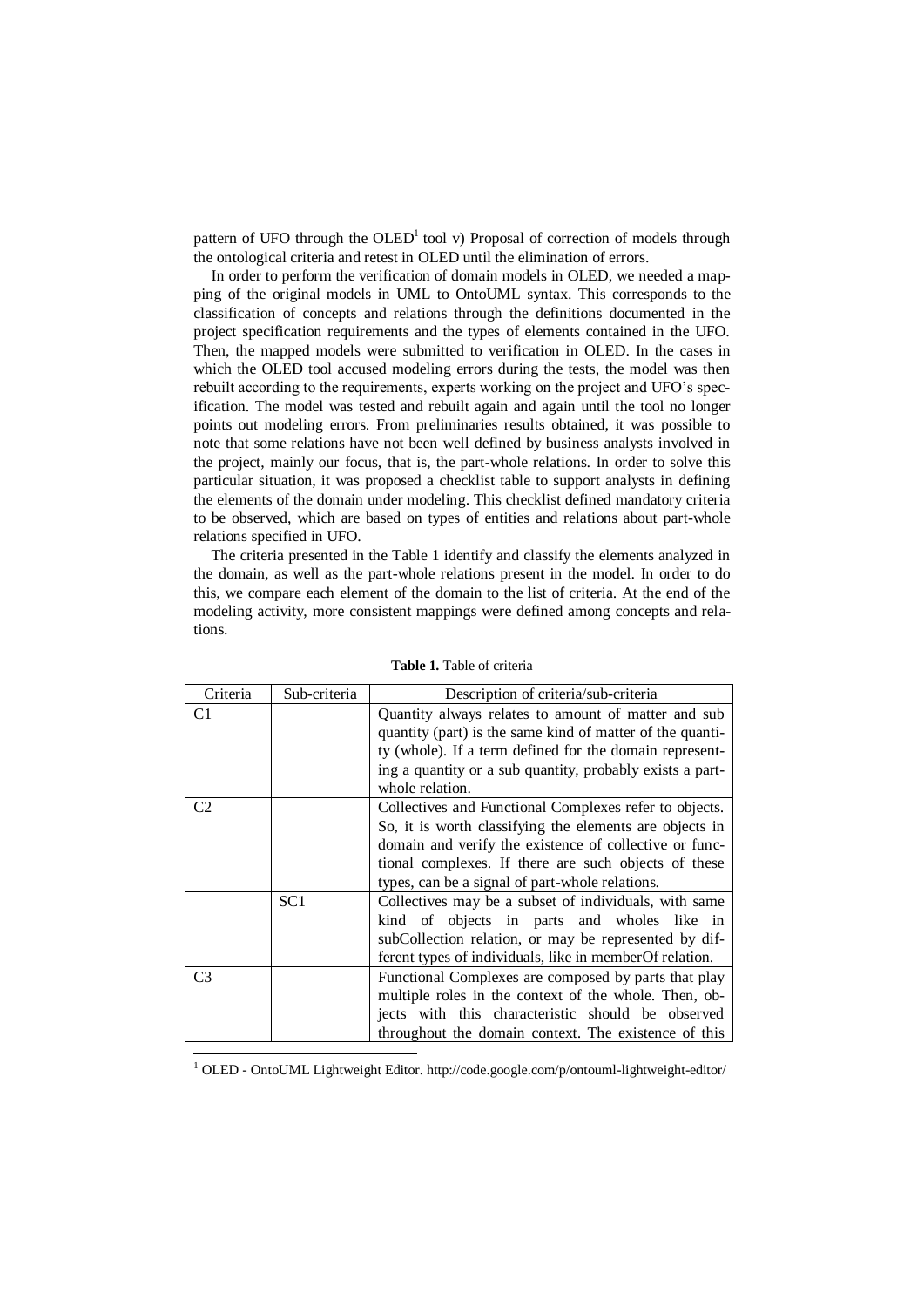|                 | type of object in domain indicates a possible part-<br>whole relation, like aggregation or composition, for |
|-----------------|-------------------------------------------------------------------------------------------------------------|
|                 |                                                                                                             |
|                 | example.                                                                                                    |
| SC <sub>2</sub> | All parts of a complex must have a functional link with                                                     |
|                 | the whole, because they all contribute to functionality                                                     |
|                 | (or the behavior) of the complex.                                                                           |
| SC <sub>3</sub> | The dependence attributes is essential, when the whole                                                      |
|                 | is existentially dependent of part, and is inseparable,                                                     |
|                 | when the part and the whole do not exist separately,                                                        |
|                 | can determine relations as aggregation or composition.                                                      |

### **3.2 Experiment**

Our research adopted a population of twenty three domain models available at time of this research. In this population, we selected randomly, by draw, a sample of ten models for testing, in order to obtain results that can represent the project in question (at this stage, we did not intend to represent the entire set of models available in the company). For size limitations of this article, we selected one model from the sample, in order to illustrate the proposed methodology. The selected model is named State Administration.

The first step of the experiment performs a mapping of the UML model to the OntoUML language, to ensure that tests are possible in OLED. Then, the model rewritten in OntoUML is tested in the OLED. From the result returned by the OLED, we verified the requirements and ontological criteria. The model is re-done and retested until no more errors were found.

## **3.3 Results**

The Fig. 7 presents the original model of State Administration, made by the analyst's team (mod.1). Then, the mod.1 was rewritten in OntoUML language (mod.2, Fig. 8) and finally imported in OLED for the tests.



**Fig. 7.** State Administration domain model (mod.1) made in UML.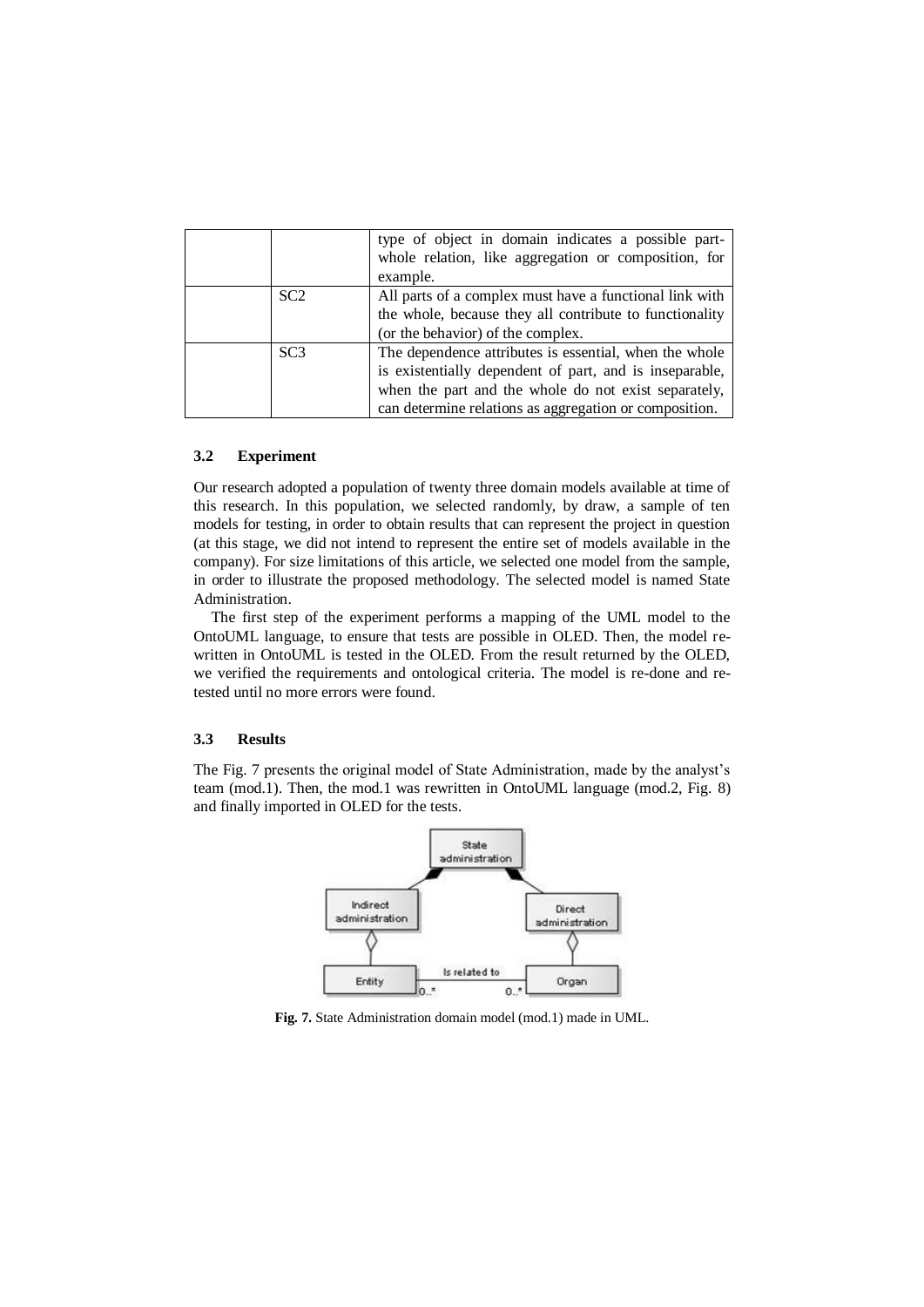

**Fig. 8.** State Administration domain model (mod.2) rewritten in OntoUML.

OLED returned problems in tests of mod.2, as seen in Fig. 9. So, the model was rewritten and tested again, until the elimination of problems.<br>ERROR: The model is not valid sintatically. The following error(s) where found:



**Fig. 9.** Results of the OLED verification of the State Administration model.

In the State administration model, we observed that the relationships identified as part-whole relations actually are specialization and association relations (mod.3, Fig. 10). According to the business processes, the requirements and UFO criteria, the Indirect and Direct Administrations are types of State Administration and are not parts of it. So, the same criteria can be observed for Entity and Organ, which are actually types of Indirect and Direct Administration, respectively, and are not parts.

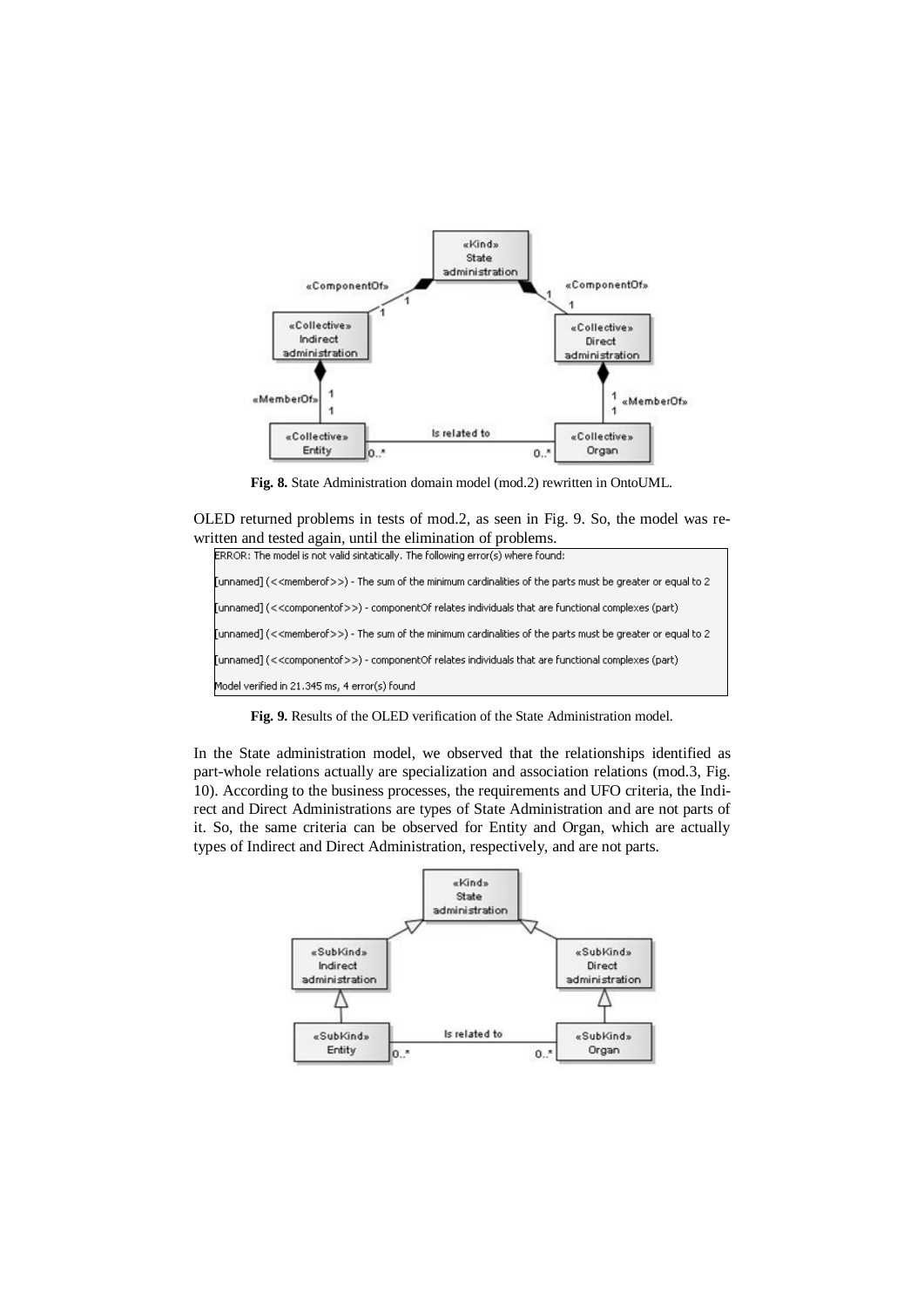**Fig. 10.** New State Administration model (mod.3), proposed in OntoUML.

After the model was rewritten OLED no more returned errors, as can be seen in Fig. 11.

| Model verified in 77 ms, 0 error(s) found |  |
|-------------------------------------------|--|
|-------------------------------------------|--|

**Fig. 11.** Final results of the OLED verification for State Administration model.

#### **3.4 Discussion**

Automatic checking of ontological constraints through OLED enabled the identification of conceptual issues in models, generating new models of the business domain under evaluation.

With the results of tests in OLED, we observed that the decisions of analysts represented in models did not meet UFO ontological constraints, revealing modeling problems in the original model.

Ontologies can help analysts to better understand the semantics of the business domain in which they are involved. However, it is known that the own understanding of ontologies is not simple or trivial. With the intention to make this understanding easier, for those who are not involved with ontologies, we propose a preliminary table of ontological criteria.

## **4 Final Remarks**

This paper discussed the application of foundational ontologies in conceptual modeling of IS and aimed to present partial results of a case study that evaluates real domain models in a software development project. We make use of UFO-A ontology in order to propose improvements to the conceptual modeling activity. Until now we obtained empirical results that indicate issues in modeling within the project analyzed related to part-whole relations. During the process of rewritten the models, it was necessary the review the business processes and the corresponding specification requirements. We could observe that for this aim it is essential that business processes and requirements are clearly defined and mapped, which does not always happen. From these findings and from studies on ontology, we proposed improvements.

This case study has not exhausted the verification of adherence to the ontological domain models to UFO patterns. In the next research steps will be proposed templates for types of part-whole relations described in the criteria table (Table 1), as a more practical way to support modeling. We also intend to analyze some questions about the test results for the entire sample of ten models such as: percentage of models that have part-whole relations; percentage of models with part-whole relationship that contains errors; percentage of the most common errors. This analysis will allow us an assertive inference about the use of part-whole relations in the context of population of models analyzed.